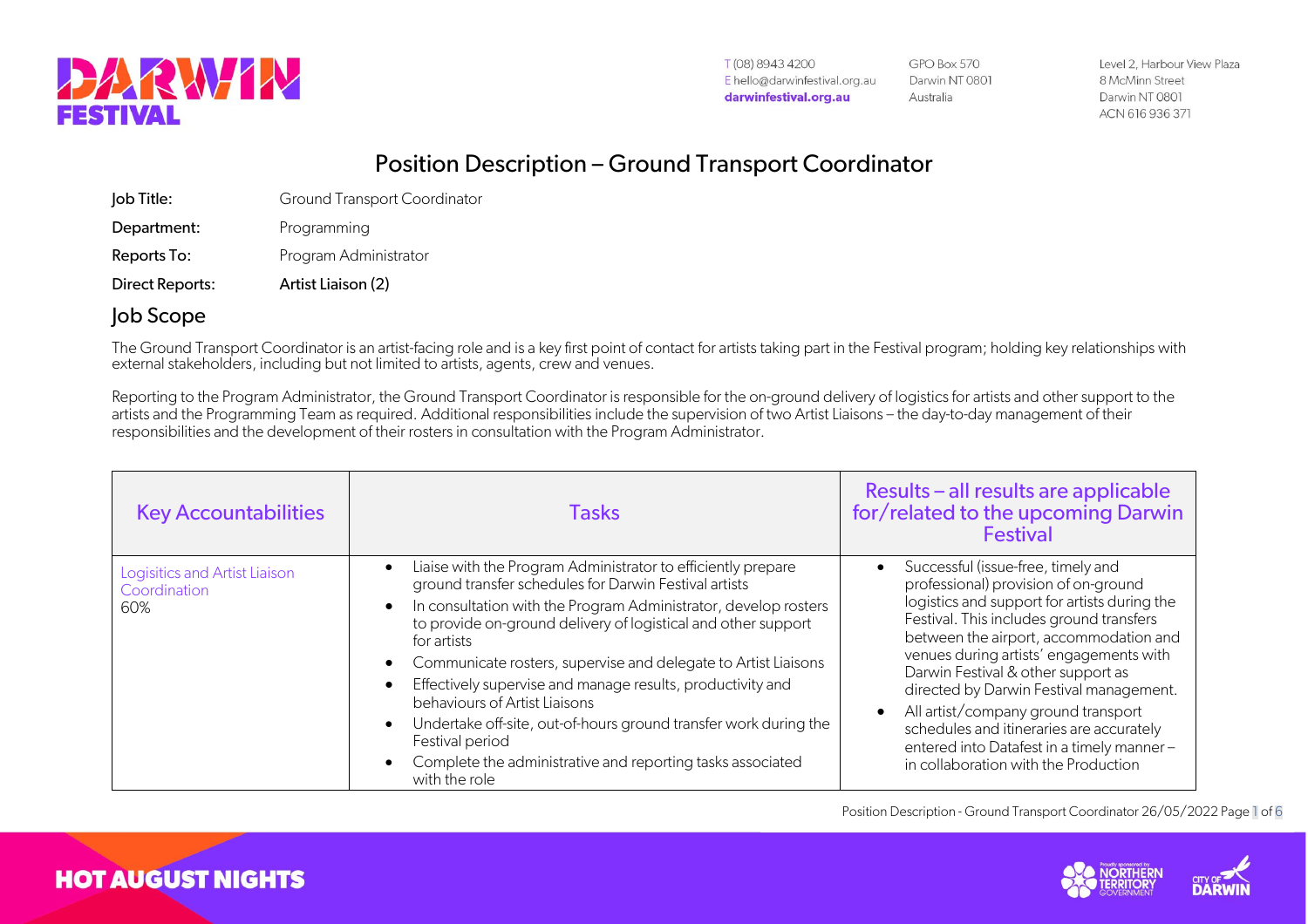

**HOT AUGUST NIGHTS** 

T(08) 8943 4200 E hello@darwinfestival.org.au darwinfestival.org.au

GPO Box 570 Darwin NT 0801 Australia

Level 2, Harbour View Plaza 8 McMinn Street Darwin NT 0801 ACN 616 936 371

| <b>Key Accountabilities</b>                       | <b>Tasks</b>                                                                                                                                                                                                                                                                                                                                                                                                                                                                                                                                                                                                                                                                                               | Results - all results are applicable<br>for/related to the upcoming Darwin<br><b>Festival</b>                                                                                                                                                                                                                                                                                                                                                                                                                                                                                                                                            |
|---------------------------------------------------|------------------------------------------------------------------------------------------------------------------------------------------------------------------------------------------------------------------------------------------------------------------------------------------------------------------------------------------------------------------------------------------------------------------------------------------------------------------------------------------------------------------------------------------------------------------------------------------------------------------------------------------------------------------------------------------------------------|------------------------------------------------------------------------------------------------------------------------------------------------------------------------------------------------------------------------------------------------------------------------------------------------------------------------------------------------------------------------------------------------------------------------------------------------------------------------------------------------------------------------------------------------------------------------------------------------------------------------------------------|
|                                                   | Move/carry luggage or equipment and hook up trailers as<br>required<br>Liaise with venue front of house staff and/or stage management<br>$\bullet$<br>when required for artist pick-ups/drop offs                                                                                                                                                                                                                                                                                                                                                                                                                                                                                                          | Department and other departments as<br>required<br>Artist Liaison rosters are updated regularly,<br>are accurate and communicated to all<br>team members in a timely manner<br>Artist Liaisons effectively delegated to,<br>supervised and managed to deliver<br>optimum results at all times<br>All associated administrative and/or<br>reporting tasks are completed accurately<br>and in a timely manner                                                                                                                                                                                                                              |
| Communication & Relationship<br>Management<br>20% | Compile and distribute artist resources (accreditation and artist<br>$\bullet$<br>bags)<br>Act as a first point of contact for visiting Festival artists upon<br>arrival in Darwin<br>Provide artists with information and answer day-to-day<br>$\bullet$<br>questions about the Festival<br>Liaise with venue front of house staff and/or stage management<br>when required for artist pick-ups/drop offs<br>Work collaboratively with all Festival team members to ensure<br>$\bullet$<br>open and clear sharing of information across all channels.<br>Provide excellent customer service to Festival patrons and assist<br>members of the general public to engage with the Festival<br>where required | Positive feedback from Festival artists and<br>related stakeholders<br>All artist schedules and itineraries are<br>updated regularly, are accurate and<br>communicated to all team members in a<br>timely manner<br>Timely and recorded liaison with<br>Programming and Production teams<br>relating to rostering of artist pick-ups/drop<br>offs<br>Any changes well communicated as soon<br>as possible to related stakeholders, with<br>timely and effective problem resolution as<br>required<br>Delivery of effective communication and<br>collaboration with all Festival team<br>members and related stakeholders at all<br>times |

Position Description - Ground Transport Coordinator 26/05/2022 Page 2 of 6



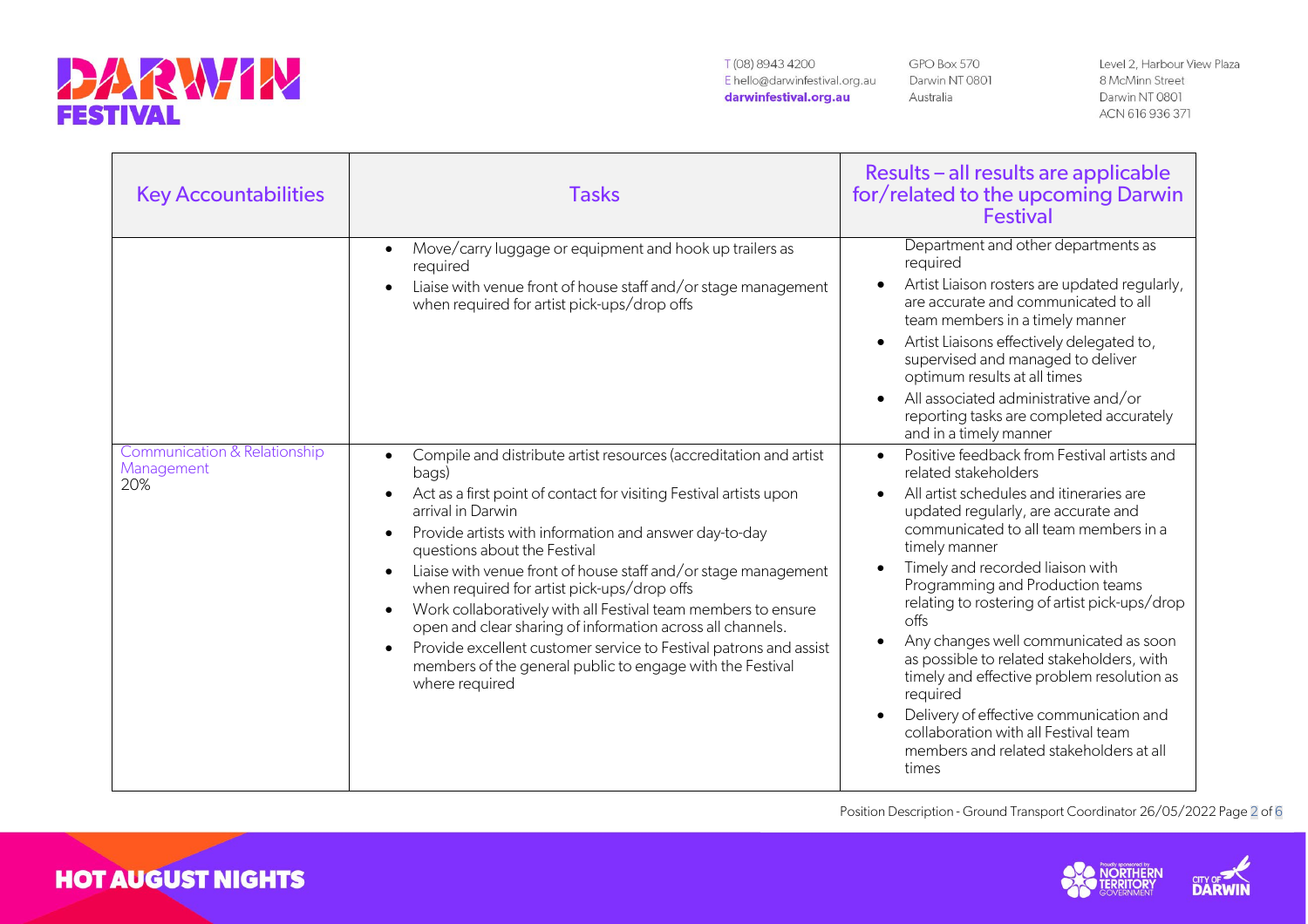

GPO Box 570 Darwin NT 0801 Australia

Level 2, Harbour View Plaza 8 McMinn Street Darwin NT 0801 ACN 616 936 371

| <b>Key Accountabilities</b> | <b>Tasks</b>                                                                                                                                                                                                                                                                                                                                                                                                                                                                                                                                                                                                                                                                                                                                                                                                                                                                                  | Results – all results are applicable<br>for/related to the upcoming Darwin<br><b>Festival</b>                                                                        |
|-----------------------------|-----------------------------------------------------------------------------------------------------------------------------------------------------------------------------------------------------------------------------------------------------------------------------------------------------------------------------------------------------------------------------------------------------------------------------------------------------------------------------------------------------------------------------------------------------------------------------------------------------------------------------------------------------------------------------------------------------------------------------------------------------------------------------------------------------------------------------------------------------------------------------------------------|----------------------------------------------------------------------------------------------------------------------------------------------------------------------|
| <b>General Duties</b><br>5% | Undertake general administrative duties as requested by the<br>Program Administrator or Senior Producer<br>Attend Festival functions, program briefing and team meetings<br>$\bullet$<br>as required<br>Any other duties as reasonably requested by the Artistic<br>Director, Senior Producer and/or CEO                                                                                                                                                                                                                                                                                                                                                                                                                                                                                                                                                                                      | Proactive and punctual attendance at all<br>required meetings<br>All assigned duties carried out in a<br>proactive, positive and professional<br>manner at all times |
| Teamwork<br>5%              | Always maintain professionalism and follow standards as<br>$\bullet$<br>outlined in the Employee Handbook or relevant document<br>Follow direction as given by senior team members<br>٠<br>Adhere to Darwin Festival Values and Code of Conduct as<br>$\bullet$<br>outlined in the Employee Handbook<br>Respect for the work environment, each other and all<br>stakeholders<br>Foster a collaborative team environment where creativity,<br>$\bullet$<br>suggestions and ideas are actively encouraged<br>Support other team members by being understanding,<br>$\bullet$<br>approachable and patient<br>Punctual to all work-related events including but not limited to<br>$\bullet$<br>start time, meetings and onsite work<br>Take an active role in procedures and initiatives, including but<br>$\bullet$<br>not limited to: WH&S, Project Management, HR Induction,<br>Onboarding etc | Full compliance and advocacy for all points<br>raised                                                                                                                |
| <b>WHS</b><br>5%            | Raise and report any or potential hazard or incident in the first<br>$\bullet$<br>instance within enableHR and to your direct Manager<br>WH&S compliance - observe all work health and safety and<br>$\bullet$<br>Darwin Festival policy and initiative requirements to contribute<br>to a safe, healthy and ethical workplace                                                                                                                                                                                                                                                                                                                                                                                                                                                                                                                                                                | All WH&S matters raised with your<br>$\bullet$<br>Manager in the first instance<br>Adherence to all WH&S policies,<br>procedures and instructions                    |

Position Description - Ground Transport Coordinator 26/05/2022 Page 3 of 6





**HOT AUGUST NIGHTS**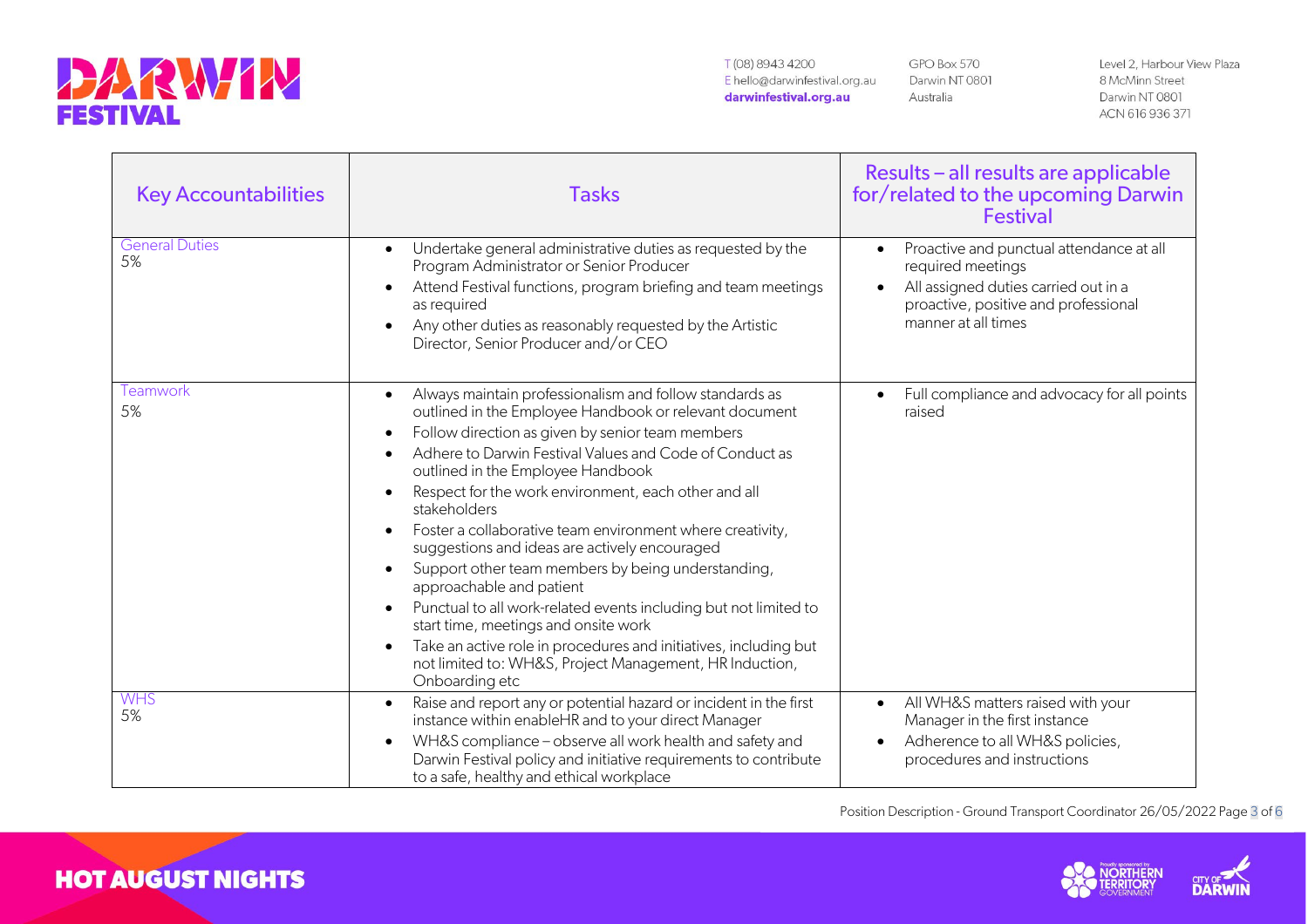

GPO Box 570 Darwin NT 0801 Australia

Level 2, Harbour View Plaza 8 McMinn Street Darwin NT 0801 ACN 616 936 371

| <b>Key Accountabilities</b> | <b>Tasks</b>                                                                                                                                                                                                                                                                                                  | Results - all results are applicable<br>for/related to the upcoming Darwin<br><b>Festival</b>                                                                                                      |
|-----------------------------|---------------------------------------------------------------------------------------------------------------------------------------------------------------------------------------------------------------------------------------------------------------------------------------------------------------|----------------------------------------------------------------------------------------------------------------------------------------------------------------------------------------------------|
|                             | Effectively manage any Workcover claims (if applicable), work<br>$\bullet$<br>with stakeholders to minimise risks<br>Ensure you have contributed to the consultative process by<br>$\bullet$<br>advising management of any past, present or potential WH&S<br><b>risks</b>                                    | Any Workcover claim (if applicable) is well<br>documented, resolved in best time frame,<br>ensure risk mitigation steps and measures<br>in place<br>Promoter of best practice WH&S at all<br>times |
| Compliance<br>5%            | Demonstrate 100% compliance with any relevant government<br>$\bullet$<br>legislation<br>Be fully conversant and compliant with all Darwin Festival<br>Policies and Procedures<br>Ensure internal control procedures are followed through (e.g.<br>$\bullet$<br>correct forms used to action associated tasks) | No instances of non-compliance<br>Promoter of compliance within the<br>organization at all times                                                                                                   |

## Person Specification

**HOT AUGUST NIGHTS** 

| <b>Experience</b>                                                                                                                                                                                                                                                 | <b>Education</b>                                                              | <b>Personal Attributes</b>                                                                                                                                                                                                                                                                                                | <b>Alignment with</b><br><b>Organisational Values</b>                                                                                                                                                                                                      |
|-------------------------------------------------------------------------------------------------------------------------------------------------------------------------------------------------------------------------------------------------------------------|-------------------------------------------------------------------------------|---------------------------------------------------------------------------------------------------------------------------------------------------------------------------------------------------------------------------------------------------------------------------------------------------------------------------|------------------------------------------------------------------------------------------------------------------------------------------------------------------------------------------------------------------------------------------------------------|
| Demonstrated experience<br>working in a ground transport<br>coordination role and/or a<br>similar role liaising directly with<br>artists and producers<br>Demonstrated high levels of<br>relationship management &<br>customer service - internal and<br>external | Current manual car driver's<br>license with clean driving record<br>essential | Willingness and capacity to work<br>irregular hours - ability to be<br>flexible in work hours during the<br>Festival, when late-night and early<br>morning scheduled transfers<br>required<br>Strong interpersonal skills - ability<br>to deliver customer service<br>excellence to internal and external<br>stakeholders | We ensure a safe and healthy<br>workplace for all<br>We believe in honesty and acting<br>with care, diligence and integrity<br>in everything we do<br>Foster a culture of mutual respect<br>with the proper regard for the<br>rights and dignity of others |

Position Description - Ground Transport Coordinator 26/05/2022 Page 4 of 6



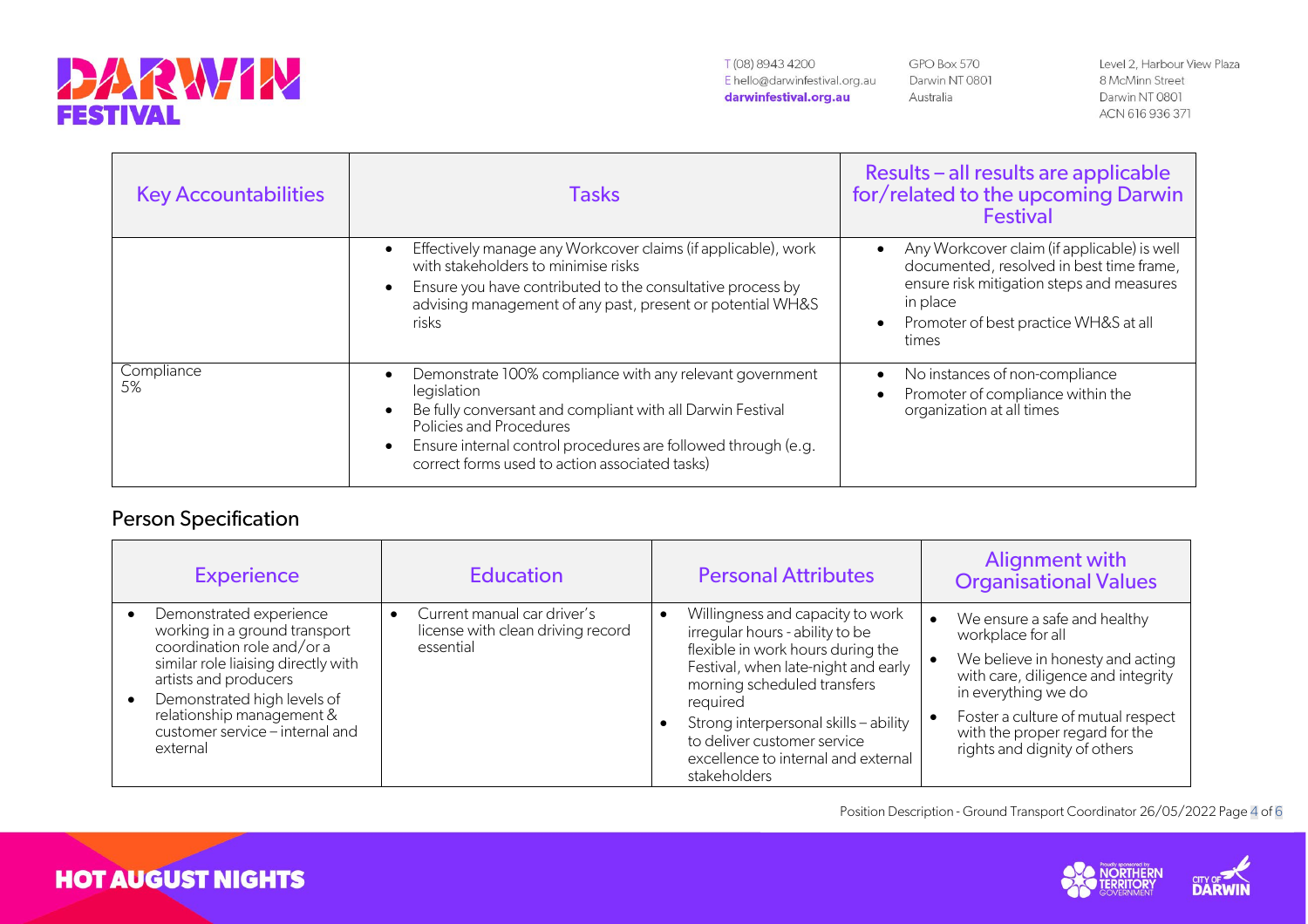

**HOT AUGUST NIGHTS** 

T(08) 8943 4200 E hello@darwinfestival.org.au darwinfestival.org.au

GPO Box 570 Darwin NT 0801 Australia

Level 2, Harbour View Plaza 8 McMinn Street Darwin NT 0801 ACN 616 936 371

| <b>Experience</b>                                                                                                                                                                                                                                                                                                              | <b>Education</b> | <b>Personal Attributes</b>                                                                                                                                                                                                                                                                                                                                                                                                                                                                                                                                                                                                                                                                                                                                                                                                                                                                                                                                                                                | <b>Alignment with</b><br><b>Organisational Values</b>                                                                                                                                                                          |
|--------------------------------------------------------------------------------------------------------------------------------------------------------------------------------------------------------------------------------------------------------------------------------------------------------------------------------|------------------|-----------------------------------------------------------------------------------------------------------------------------------------------------------------------------------------------------------------------------------------------------------------------------------------------------------------------------------------------------------------------------------------------------------------------------------------------------------------------------------------------------------------------------------------------------------------------------------------------------------------------------------------------------------------------------------------------------------------------------------------------------------------------------------------------------------------------------------------------------------------------------------------------------------------------------------------------------------------------------------------------------------|--------------------------------------------------------------------------------------------------------------------------------------------------------------------------------------------------------------------------------|
| The ability to be flexible within<br>constantly changing daily<br>schedules<br>Willingness and capacity to work<br>irregular hours<br>Knowledge of Darwin and the<br>surrounding suburbs highly<br>desirable<br>Knowledge of working in<br>Datafest desirable<br>Experience of working at festivals<br>and/or events desirable |                  | Excellent verbal and written<br>$\bullet$<br>communication skills and the<br>ability to build a rapport with a<br>range of stakeholders to<br>encourage cooperation and<br>collaboration<br>High level organisational skills<br>$\bullet$<br>Demonstrated capacity to meet<br>$\bullet$<br>deadlines with an ability to work<br>in a systematic way and provide<br>direction to others<br>Capacity to work as part of a small<br>$\bullet$<br>busy team under pressure, with a<br>positive, collaborative, respectful<br>and inclusive attitude<br>Excellent decision-making skills to<br>$\bullet$<br>reduce chances of error<br>Highly developed leadership and<br>$\bullet$<br>management skills<br>Proactive and pragmatic<br>$\bullet$<br>approach to responsibilities - able<br>to show and share enthusiasm<br>with Team.<br>Highly computer literate, able to<br>$\bullet$<br>self-administrate, pick up new<br>systems and processes quickly<br>and also share expertise readily<br>with others. | We strive for compliance and<br>$\bullet$<br>continuous improvement daily<br>teamwork - we enjoy our work<br>and work collectively to achieve<br>goals<br>We are accountable for our<br>actions, performance and<br>behaviours |